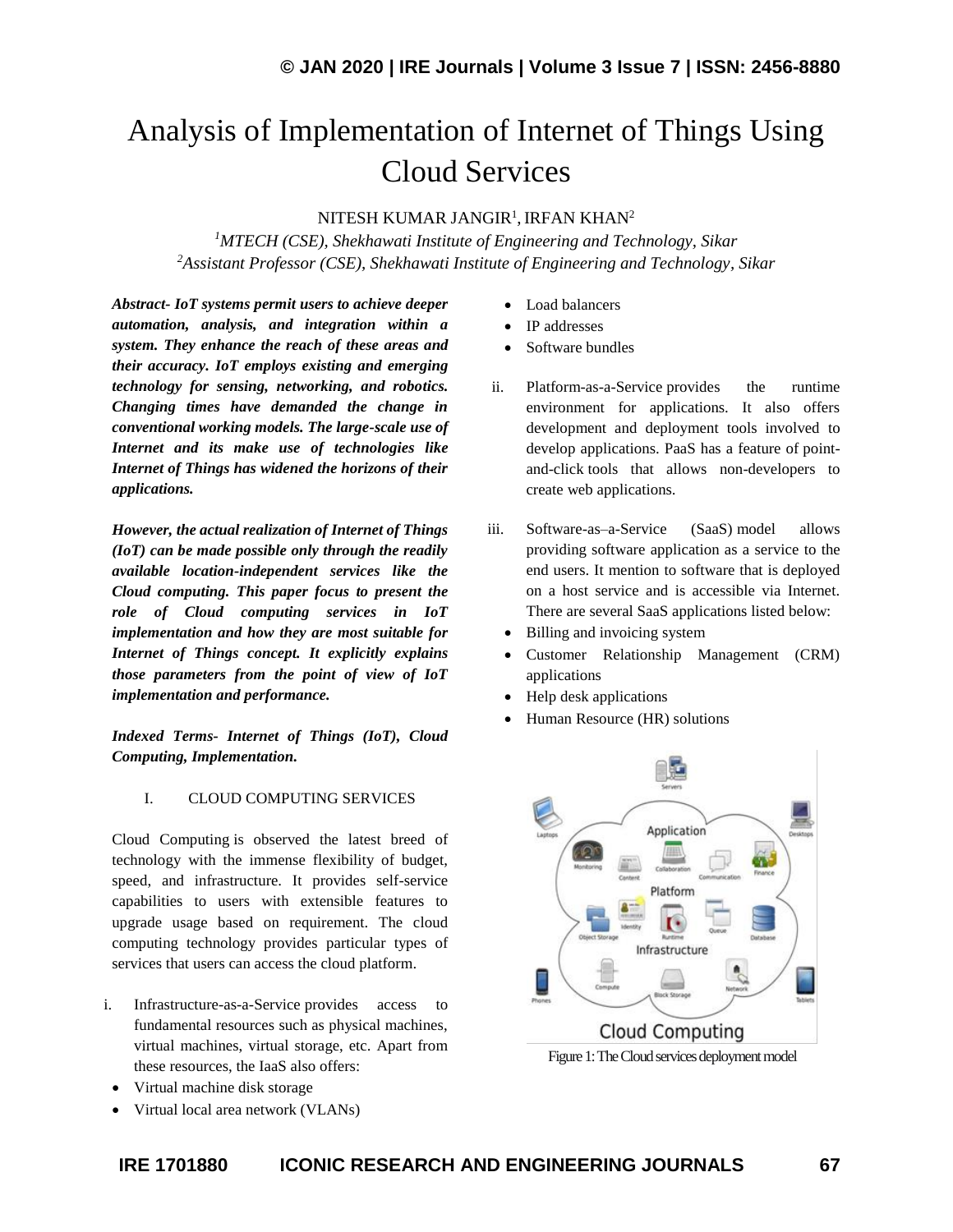## II. INTERNET OF THINGS AND CLOUD **COMPUTING**

Internet of Things is the upcoming technology which will completely improve the existing system of technology. According to the definition stated by ITU, "The IoT describes a worldwide network of billions or trillions of objects that can be accumulated from the worldwide physical environment, propagated via the Internet, and transmitted to end-users.

Services are accessible for users to communicate with these smart objects over the Internet, query their states, as well as their associated information, and even control their actions". Its main concept is to create a large network which consists of different smart devices and networks to facilitate the information sharing of global things from any place and at any time.

The devices are made smart by using Radio Frequency Identification tags. These devices communicate with the help of networks. The data accumulated by them are stored and computed on the Cloud services which are location-independent. The cloud service is best suited for this purpose as they provide a convenient way to access resources without having to create expensive infrastructure for it. The services can be availed based on the plans available according to the usage desired. The role of Cloud in IoT is illustrated in Fig. 2.



Figure 2: The role of cloud in Internet of Things

Cloud computing involves cloud service providers who offer the services to its occupants which in turn use the cloud services through certain contracts with the providers. The cloud providers aim to supply sharing of resources between the tenants to meet the dynamic demands. The occupants benefit as they can pay only for the resources they require, thus removing the start-up expenses and being able to quickly scale up or scale down resources during the demand fluctuations. The end-user of a system can interact with a cloud provider directly or indirectly via the occupants. In this paper, we are focusing on the Internet of Things devices' communication with the cloud services.

## III. USE OF CLOUD SERVICES IN IOT

#### 3.1 Always available

The cloud services are location-independent and always available, which is the prime necessity of Internet of Things technology. The smart devices should be able to interact with each other every time so cloud is the best bet for such necessities.

## 3.2 Quick scaling up/down

Cloud services can scale up quickly, so adding any number of devices to the system is made quite simple by Cloud service providers. This supports in effective management of devices during peak hours and otherwise as well.

## 3.3 Better resource management

Cloud services can help manage restraints on resources. For example, due to finite power of the batteries and storage space, the computational jobs on smart phones can be moved on to the cloud. It will support lay off the load from such devices on to the cloud servers.

#### 3.4 Cross device functionality

Cloud services can work across a variation of things or devices. This is one quality of cloud which makes it most appropriate for Internet of Things which has a large number of devices communicating with each other like sensors, cameras, smart phones etc.

## 3.5 Different clouds for different needs

Cloud services are presents in public, private and hybrid models. These can be used for different needs. For example, in Internet of Things model, the health records of patients can be stored on private cloud for